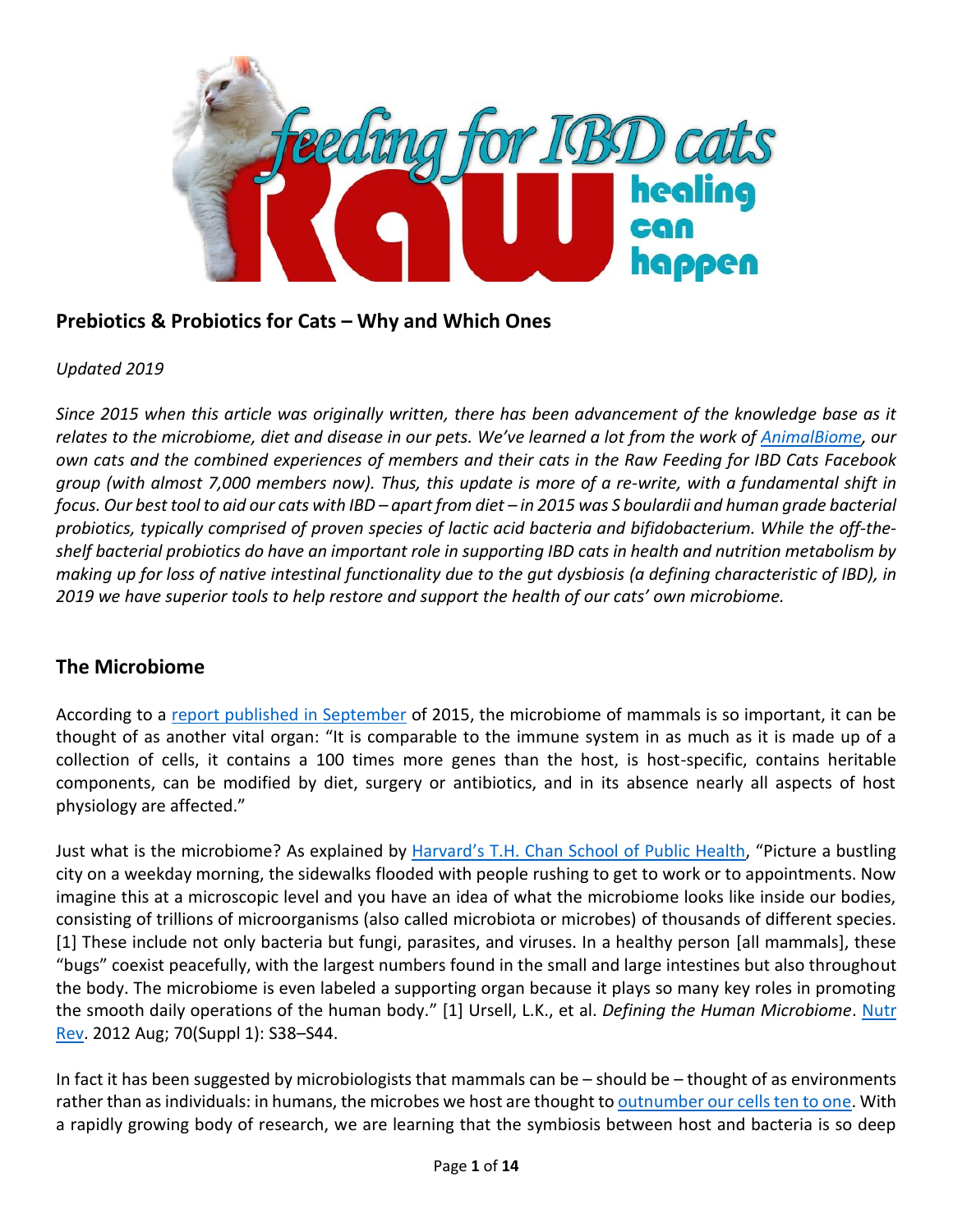and interdependent that bacteria affect *every* aspect of being: how well the [immune system functions](http://www.ncbi.nlm.nih.gov/pubmed/24499072), the [nutrition metabolized](http://jn.nutrition.org/content/140/3/677S.long), – [even moods](http://www.ncbi.nlm.nih.gov/pubmed/25470391) and mental health – all impacted by the make-up of the microbiome. The largest area of research focus to date has been the bacterial portion of the microbiome in the gut. This research has made it clear: mammals [depend on host microbes](http://seedmagazine.com/content/article/the_body_politic/) for health and wellbeing. Importantly, the make-up of the microbiome has a direct impact on the health of immune system – not at all surprising as the gut accounts for 70% - 80% of immune system function.

# **Gut Dysbiosis, Inflammation & Immune System Health**

An imbalance of "healthy" vs "unhealthy" bacteria is called "gut dysbiosis," or "gastrointestinal (GIT) dysbiosis." And gut dysbiosis has been linked to at least [inflammatory bowel disease,](http://www.nature.com/ajgsup/journal/v1/n1/full/ajgsup20124a.html) [liver disease,](http://www.cmghjournal.org/article/S2352-345X%2815%2900064-8/fulltext) [chronic kidney disease,](http://www.ncbi.nlm.nih.gov/m/pubmed/24212182/?i=5&from=%2F26462363%2Frelated) [chronic pancreatitis,](http://www.ncbi.nlm.nih.gov/pubmed/21994333) [development of asthma & allergies,](http://www.jwatch.org/na39262/2015/10/08/microbial-gut-dysbiosis-early-infancy-associated-with) [oral health \(& halitosis\),](http://www.scientificamerican.com/article/beat-bad-breath-keep-mouth-bacteria-happy/) [obesity,](http://www.ncbi.nlm.nih.gov/pmc/articles/PMC3539293/) [hypertension, heart](https://www.ncbi.nlm.nih.gov/pmc/articles/PMC5390330/)  [failure, type 2 diabetes mellitus,](https://www.ncbi.nlm.nih.gov/pmc/articles/PMC5390330/) an[d cancer.](http://www.ncbi.nlm.nih.gov/pmc/articles/PMC4313696/) Every organ in our body, our joints, our cardiovascular system - all can be affected by chronic inflammation. The more research is done, the clearer it becomes the host microbiome is key in managing inflammation, and [controlling inflammation](http://healthletter.mayoclinic.com/editorial/editorial.cfm/i/163/t/Buzzed%20on%20inflammation/) is key in prevention or management of many chronic diseases (especially inflammatory bowel disease, becoming ever more prevalent in our cats and dogs).

As it relates to IBD, according to *Dysbiosis in the Pathogenesis of Pediatric Inflammatory Bowel Diseases*, [\(Comito](http://www.hindawi.com/journals/iji/2012/687143/)  [and Romano, 2012\)](http://www.hindawi.com/journals/iji/2012/687143/),

A condition of "dysbiosis", with alterations of the gut microbial composition, is regarded as the basis of IBD pathogenesis. The human gastrointestinal (GI) microbial population is a complex, dynamic ecosystem and consists of up to one thousand different bacterial species. In healthy individuals, intestinal microbiota have a symbiotic relationship with the host organism and carry out important metabolic, "barrier," and immune functions. Microbial dysbiosis in IBD with lack of beneficial bacteria, together with genetic predisposition, is the most relevant condition in the pathogenesis of the pediatric IBD."

Since that article was published in 2012, enteric pathogens and gut dysbiosis are now considered a [definitive](http://www.sciencedaily.com/releases/2010/04/100426092803.htm)  [precipitating factor in the development of IBD.](http://www.sciencedaily.com/releases/2010/04/100426092803.htm) There are few studies (though thankfully this body of literature is growing) of the microbiome in cats and dogs. The published studies examining the microflora of healthy vs IBD cats found significant differences in gut microflora. A study recently published in dogs indicated the ability [to diagnose IBD](http://ucsdnews.ucsd.edu/pressrelease/dog_poop_microbiome_predicts_canine_inflammatory_bowel_disease) from typing the bacteria of the stool. This indicates a likelihood of the same route of pathogenesis in cats and dogs as in humans.

**Inflammation and impaired gut motility: hairballs and vomiting are not normal in cats!** The impact of gut dysbiosisin IBD is inflammation that damages the health of the intestines. One consequence is impaired motility. Most think of diarrhea when they think of IBD, but it can also mean constipation, vomiting, and in cats, hairballs. In cats[, chronic hairballs are a sign of hypomotility.](http://www.veterinarypracticenews.com/Chronic-Vomiting-in-Cats-isnt-Normal-After-All/) ("Chronic hairballs," as defined by the study author, Dr. Gary Norsworthy, are vomiting hairballs more than twice a month in any cat, or every two months or more in shorthaired cats). This can be an early warning sign of IBD and even intestinal lymphoma (more often small cell rather than large cell, and [the older the kitty at the time of diagnosis](https://www.ncbi.nlm.nih.gov/pubmed/26331421) – as per Dr. Norsworthy's data - the more likely it is lymphoma rather than IBD). [*Please see our article on [How Best to Manage Hairballs](http://www.foodfurlife.com/best-manage-hairballs.html)*].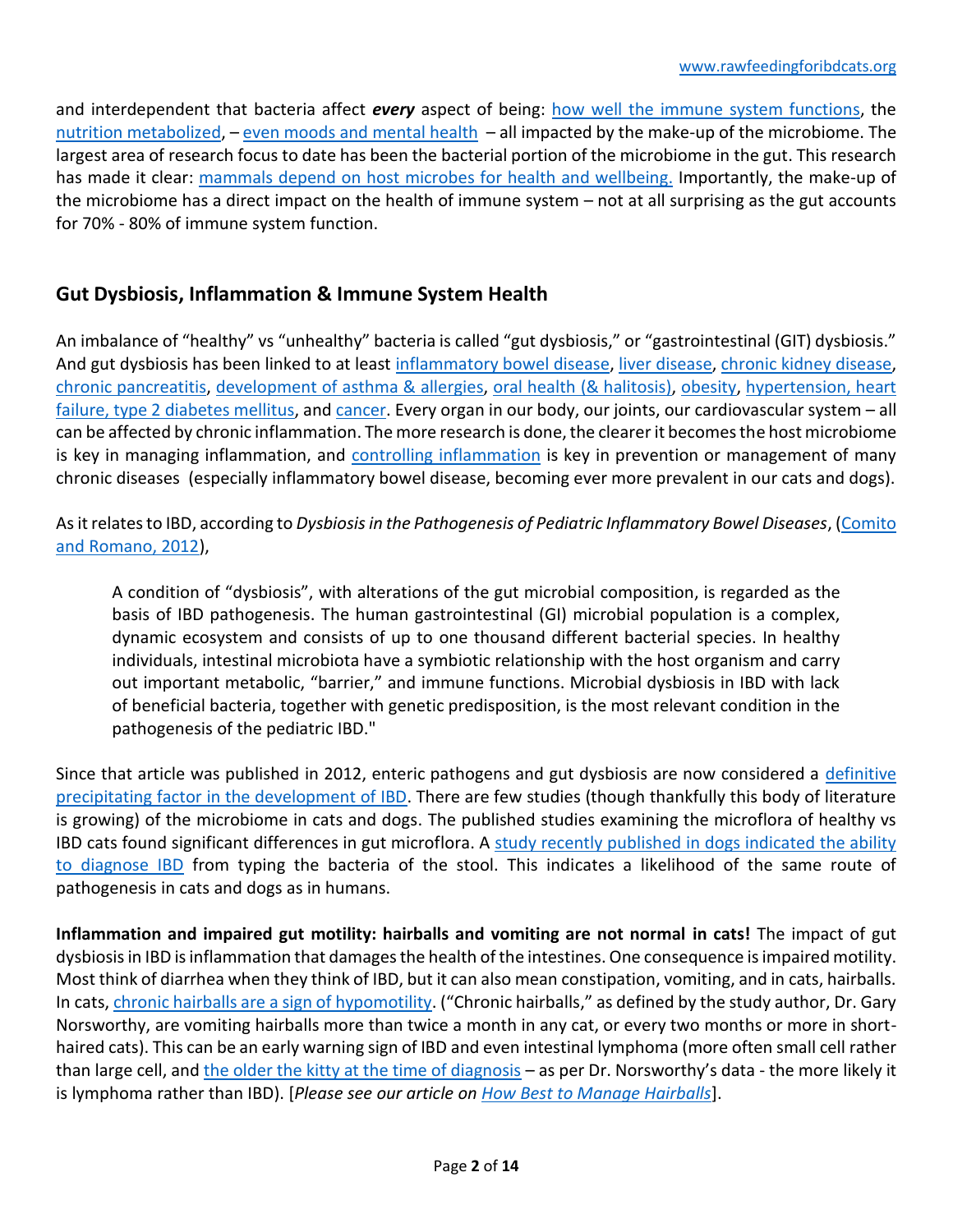## **Treating the Symptoms versus Managing the Condition(s)**

Many people and vets, when dealing with pets with chronic vomiting or diarrhea, take a few well-known steps to address the problem: limited ingredient diets, prescription hydrolyzed (easily digestible) diets, antibiotics, and steroids. But these "treatment" approaches address the symptoms, not the cause. These may enable a cat or dog with impaired intestinal function to no longer display symptoms and feel better. But this traditional approach does not address the underlying cause of the inflammation or motility problem: the balance of healthy vs unhealthy bacteria and working to address that.

**So how do we take steps to ensure a healthy gut flora in our pets?** How do we manage when problems already present – and how do we try to avoid the development of those health problems in the first place? How do we (try to) keep their immune systems functioning at their peak? Make sure they have a healthy, diverse microbiome?

**1) Feed a fresh, human grade, biologically appropriate diet** to our carnivores.

*Why human grade?* The lack of oversight and regulation in the animal feed industry. [This](https://dash.harvard.edu/bitstream/handle/1/10018997/Patrick06.html?sequence=2)  overview [written by a Harvard Law student explains](https://dash.harvard.edu/bitstream/handle/1/10018997/Patrick06.html?sequence=2) in detail the lack of regulations or enforcement that allow such vast differences between human grade foods and pet feed in quality and contamination. Make no mistake, despite marketing that would have us believe otherwise, pet food is feed grade.

#### *Why fresh (raw) and biologically appropriate?*

- A 2017 study of dogs conducted by a Finnish research project to learn more about how nutritional, environmental and genetic factors influence disease in dogs (created by a team at the school of Veterinary Medicine, Department of Equine and Small Animal Medicine, University of Helsinki) found a profound impact of diet on circulating levels of homocysteine, a [marker of](http://www.labmed.org.tw/upfiles/issues/20091222114147.pdf)  inflammation and a risk factor of "life[-threatening inflammatory disease](http://www.labmed.org.tw/upfiles/issues/20091222114147.pdf)." As reported by Dr. Becker in "*[Dogs Fed Kibble Have Elevated Levels of Metabolic Stress and Systemic Inflammation](https://healthypets.mercola.com/sites/healthypets/archive/2017/11/08/kibble-fed-dogs-metabolic-stress-levels.aspx)*," the research involved four groups of dogs for six months. The first group consisted of previously raw fed dogs who were switched to dry food for the second half of the study (the last three months). The second group consisted of dry-fed dogs that were switched to raw food for three months. The third and fourth groups continued eating their regular food (either dry or raw for the full six-month study). Results? "The dogs fed raw food who continued to eat raw food had the lowest homocysteine levels, at 0.17mM… The dogs who ate dry food and continued eating dry food had the highest levels of homocysteine, 10 times more than the raw fed group (1.57mM)." And "the dogs raised on raw food and switched to kibble had a fivefold increase in levels of the disease marker in the body at the completion of the study (0.77mM)." And, importantly, "the dogs raised on dry food and changed to raw food for three months had a dramatic decrease in the disease marker (0.3mM)."

- A 2017 [study on the impact of diet changes on the gut microbiome in dogs](https://www.ncbi.nlm.nih.gov/pubmed/28245817) found a raw diet with vegetables "promoted a more balanced growth of bacterial communities and a positive change in the readouts of healthy gut functions in comparison to [an extruded] diet."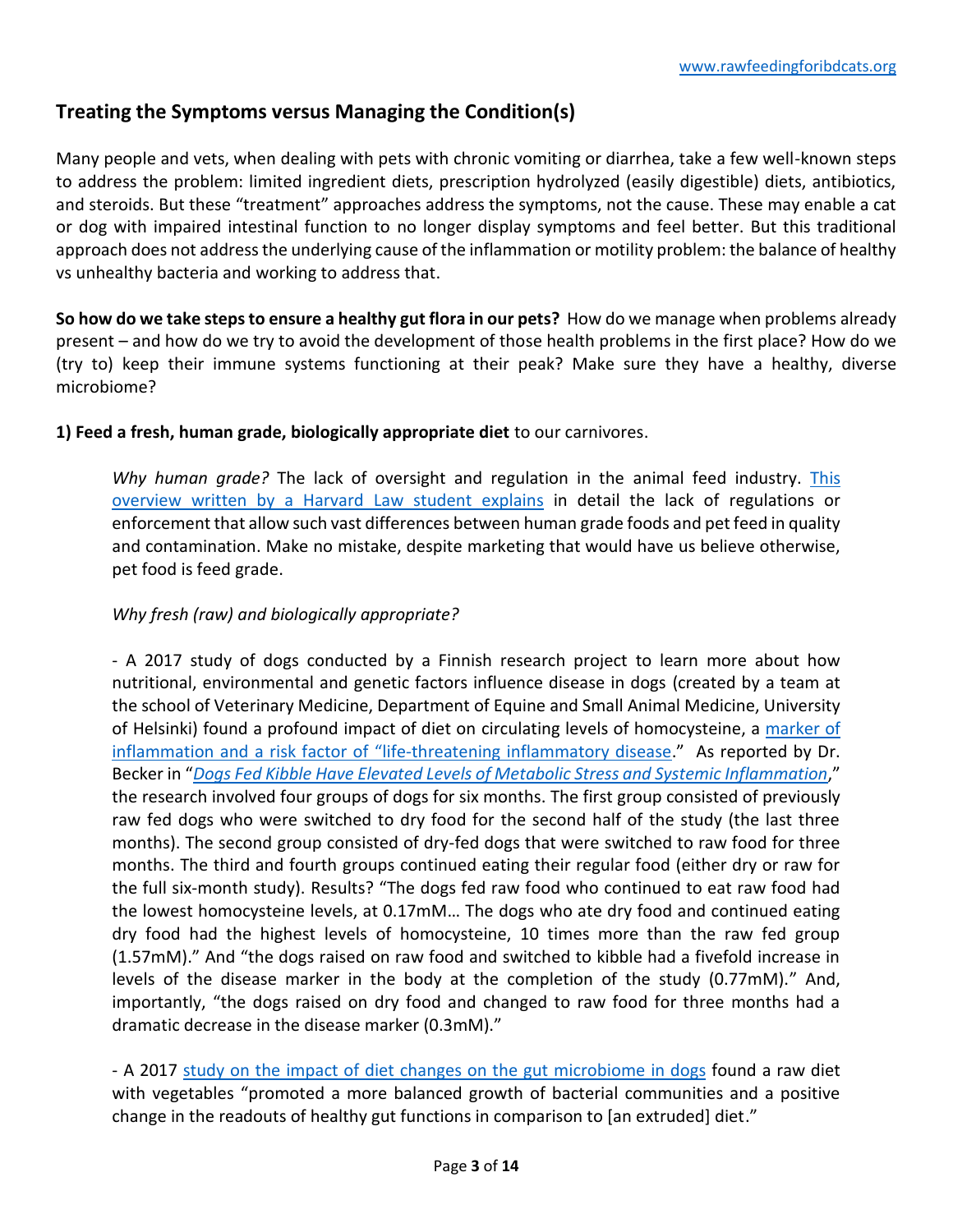- A 2017 study demonstrated [raw food is the most highly digestible form of food for dogs](https://www.ncbi.nlm.nih.gov/pubmed/28265505) as did a 2015 study in cats, discussed in [What is Digestibility and Why Does it Matter?](http://www.foodfurlife.com/what-is-digestibility-and-why-does-it-matter.html)

It really shouldn't come as a surprise that a species-appropriate diet fed in the format our pets evolved to eat is highly digestible, promotes a healthy microbiome, and thus is also antiinflammatory. The growing body of independent studies is confirming: diet composition, food processing, cooking – all of these things impact gut microflora. And yes, raw is preferable to cooked, as discussed in the article, ["Raw or Cooked? Which Should I Feed and Why?"](http://www.foodfurlife.com/raw-or-cooked-which-should-i-feed-and-why.html) Our pets do not require their meat be cooked, [they are well designed to manage bacterial loads we can't.](http://www.foodfurlife.com/why-you-should-feed-your-immune-compromised-cat-raw-food1.html)

**2) Minimize the use of antibiotics** (e.g., do not use them prophylactically). Notably, Dr. Martin Blaser of New York University's Langone Medical Center ha[s warned that antibiotics' impact on gut bacteria may be permanent](http://www.wired.com/2011/08/killing-beneficial-bacteria/) — and so serious in its long-term consequences that medicine should consider whether to restrict antibiotic prescribing to pregnant women and young children. "Early evidence from my lab and others hints that, sometimes, our friendly flora never fully recover [from antibiotic use]. These long-term changes to the beneficial bacteria within people's bodies may even increase our susceptibility to infections and disease. Overuse of antibiotics could be fueling the dramatic increase in conditions such as obesity, type 1 diabetes, inflammatory bowel disease, allergies and asthma, which have more than doubled in many populations."

#### **3) Use alternatives to antibiotics where and when applicable**:

*Saccharomyces boulardii:* As noted by L. V. McFarland in Chapter 18 of *[The Microbiota in](https://www.sciencedirect.com/science/article/pii/B9780128040249000185)  [Gastrointestinal Pathophysiology](https://www.sciencedirect.com/science/article/pii/B9780128040249000185)* (2017) Used for over 50 years, "Saccharomyces boulardii is one of the most studied types of probiotics and has been found to be effective for a wide diversity of infections. From 1976 to 2015, 90 randomized controlled trials covering 15 different types of disease conditions have been conducted with S. boulardii. The most robust evidence-based efficacy is for the treatment of acute pediatric diarrhea, for the prevention of antibioticassociated diarrhea, for the treatment of Helicobacter pylori infections and the prevention of side effects associated with H. pylori eradication treatments. Strong evidence is also found for S. boulardii efficacy for the treatment of acute adult diarrhea and the treatment of inflammatory bowel disease" and efficacy in other disease indications include clostridium difficile, giardiasis, "traveler's diarrhea," and enteral nutrition-related diarrhea. We note, the experience of the Raw Feeding for IBD Cats group is that S boulardii is very effective at clearing Clostridium perfrigens infections, and it has been used by UC Davis to treat Clostridium difficile in cats. Importantly, McFarland notes: "S. boulardii was well tolerated by study participants, regardless of age, or disease condition."

Notably and importantly, S boulardii has both direc[t anti-inflammatory](https://www.ncbi.nlm.nih.gov/pubmed/21903765) properties that "promote epithelial restitution relevant in IBD," AND [immune-modulating properties.](https://www.ncbi.nlm.nih.gov/pmc/articles/PMC5027949/) Please refer to our **[article reviewing the science of S boulardii](http://www.rawfeedingforibdcats.org/s-boulardii---review-of-the-science.html)** in gut health.

*Mannan oligosaccharides (MOS):* [Mannan oligosaccharides](https://www.cambridge.org/core/journals/journal-of-applied-animal-nutrition/article/review-of-733-published-trials-on-biomos-a-mannan-oligosaccharide-and-actigen-a-second-generation-mannose-rich-fraction-on-farm-and-companion-animals/446A59EDBF103F66D77446FC9C011824#fndtn-information) (MOS) have had an important role in reducing or eliminating the use of antibiotics [in food animal production.](https://www.cambridge.org/core/journals/journal-of-applied-animal-nutrition/article/review-of-733-published-trials-on-biomos-a-mannan-oligosaccharide-and-actigen-a-second-generation-mannose-rich-fraction-on-farm-and-companion-animals/446A59EDBF103F66D77446FC9C011824#fndtn-information) Used for over 20 years and supported by over 700 published studies, MOS is a prebiotic that stimulates growth of beneficial bacteria; however, in contrast to other popular prebiotics like inulin / fructooligosaccharides (FOS), MOS has a *direct* impact on pathogenic gut bacteria colonization (as does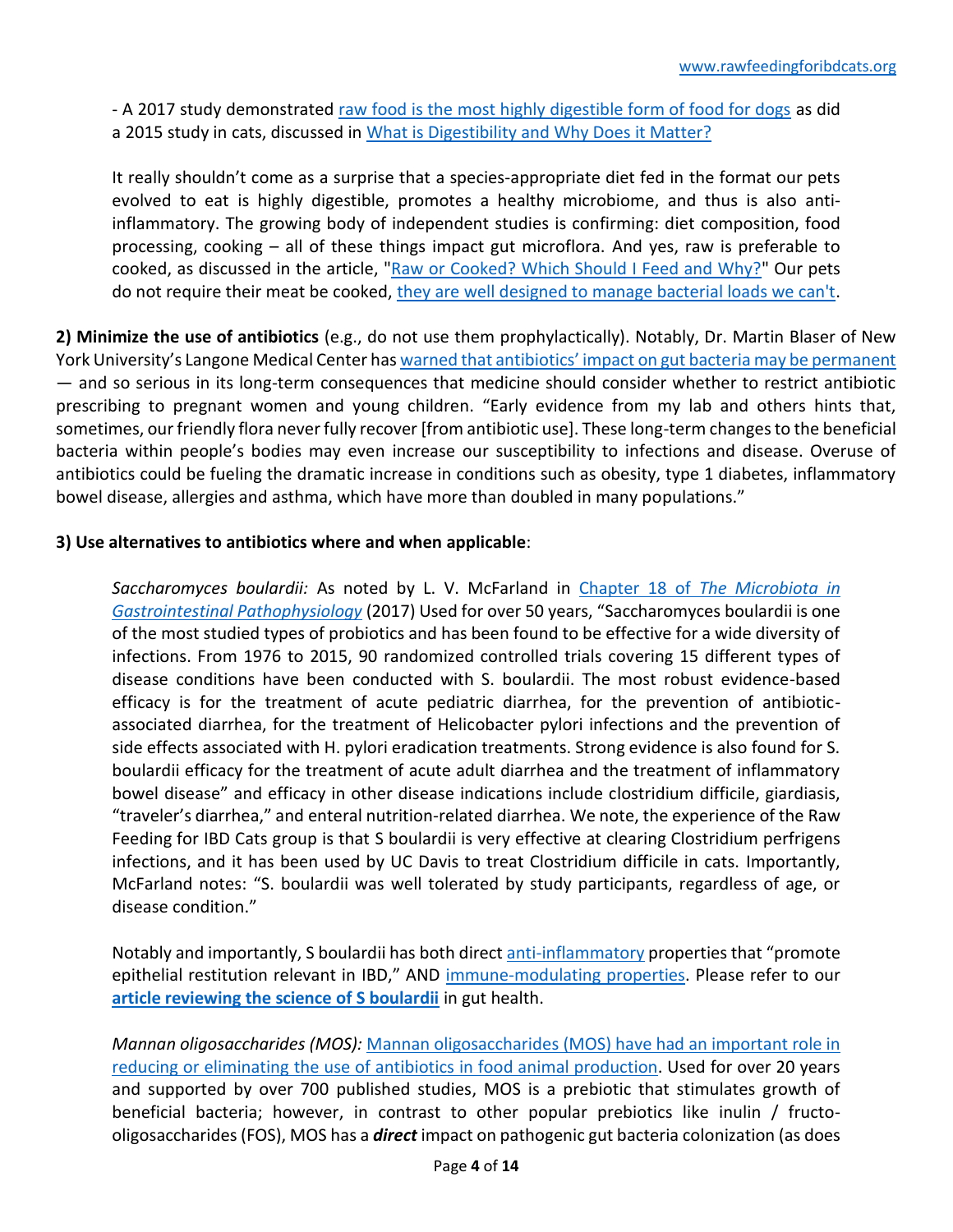S boulardii. There is cross-over, but they both also specialize in different pathogens, which is an important reason they are so effective when used together). Importantly, MOS attracts and removes [salmonella](https://pdfs.semanticscholar.org/46b3/3e2388285a520a6073b49f49c5f9b771f5c9.pdf) and [Campylobacter jejuni.](https://www.ncbi.nlm.nih.gov/pubmed/26219363) It also blocks attachment and colonization of the intestines by E. coli and other gram negative bacteria: notably, MOS has been shown to be effective in [treating gastroenteritis in dogs,](http://www.scielo.br/scielo.php?script=sci_arttext&pid=S0102-86502006001000006&lng=en&nrm=iso&tlng=en) clearing E coli in 85.7% of dogs vs just 25% cleared in the group treated conventionally without the addition of MOS.

MOS also has [numerous important roles in improving the health of the intestines and their](https://www.petfoodindustry.com/ext/resources/Images-by-month-year/16_01/actigen-bio-mos-trials-study-1601PETgut.pdf)  [structural functionality.](https://www.petfoodindustry.com/ext/resources/Images-by-month-year/16_01/actigen-bio-mos-trials-study-1601PETgut.pdf) A large surface area is key for optimal digestive function and nutrient absorption: healthy intestines have long villi. MOS has been shown to increase both villi length and density. It also aids in restoring intestinal health by improving the integrity of intestinal mucosa (needed to protect the villi and intestinal surface); and like S boulardii, MOS stimulates the enzymes the intestines naturally produce, helping restore normal function.

Finally, as described in our **article containing a [review of the science](http://www.rawfeedingforibdcats.org/mannan-oligosaccharides-mos---review-of-the-science.html) of MOS**, it also acts as an immune modulator. Produced in large quantities by the mucosal immune system, IgA is the only antibody secreted into the intestinal lumen. MOS promotes secretion of IgA into the gut mucosal layer, making pathogenic agents more susceptible to the body's natural immune defenses.

**Thus, it is no wonder our Raw Feeding for IBD Cats group on Facebook has found the combination of S boulardii and mannan oligosaccharides to be a powerhouse in stopping diarrhea and improving gut health.** Jarrow brand Saccharomyces boulardii with MOS is the only product we are currently aware of in the U.S. that contains effective doses of both to be the most effective option in stopping diarrhea, often working when S boulardii without MOS didn't. In fact, the combined experience of group members over the past five years indicates the Jarrow brand formulation can be used instead of flagyl (metronadizole) in most instances when a vet does or would provide it. (Again, we encourage you to review the science on [Saccharomyces](http://www.rawfeedingforibdcats.org/s-boulardii---review-of-the-science.html) boulardii and [Mannan oligosaccharides\)](http://www.rawfeedingforibdcats.org/mannan-oligosaccharides-mos---review-of-the-science.html). And if your kitty does need antibiotics, as a yeast-based probiotic, it can be given alongside the antibiotic to control antibiotic-associated diarrhea without concern to timing.

For those outside of the U.S., as discussed in the products section (below), iHerb.com ships to most countries, and Jarrow brand S boulardii with MOS is available on amazon UK. If an alternative is needed, a plain S boulardii can be combined with a product available in Europe and Canada (but sadly, not the U.S.) called **Entero Chronic**.

### **PLEASE NOTE when S boulardii will NOT work:**

- If your cat's **[B12 levels are low](https://www.zora.uzh.ch/id/eprint/72883/1/Kook_2013_NAVC_Cobalamin_in_GI_disease.pdf)** (common when there is inflammatory bowel disease, intestinal lymphoma, or other chronic GI disease). This can be tested via the GI panel that also tests for folate levels and pancreatitis.

- If your cat has **[exocrine pancreatic insufficiency](http://veterinarynews.dvm360.com/exocrine-pancreatic-insufficiency-cats-more-common-veterinarians-think)** ("EPI"). You need to have the fTLI tested and the diarrhea will not resolve until your cat is on pancreatic enzymes and properly digesting food.

- If your cat has **[hyperthyroidism.](https://catinfo.org/feline-hyperthyroidism/)** Have blood work done that includes T4 and free T4. The diarrhea will not resolve until kitty's disease is controlled with methimazole or cured with I-131 radioiodine treatment.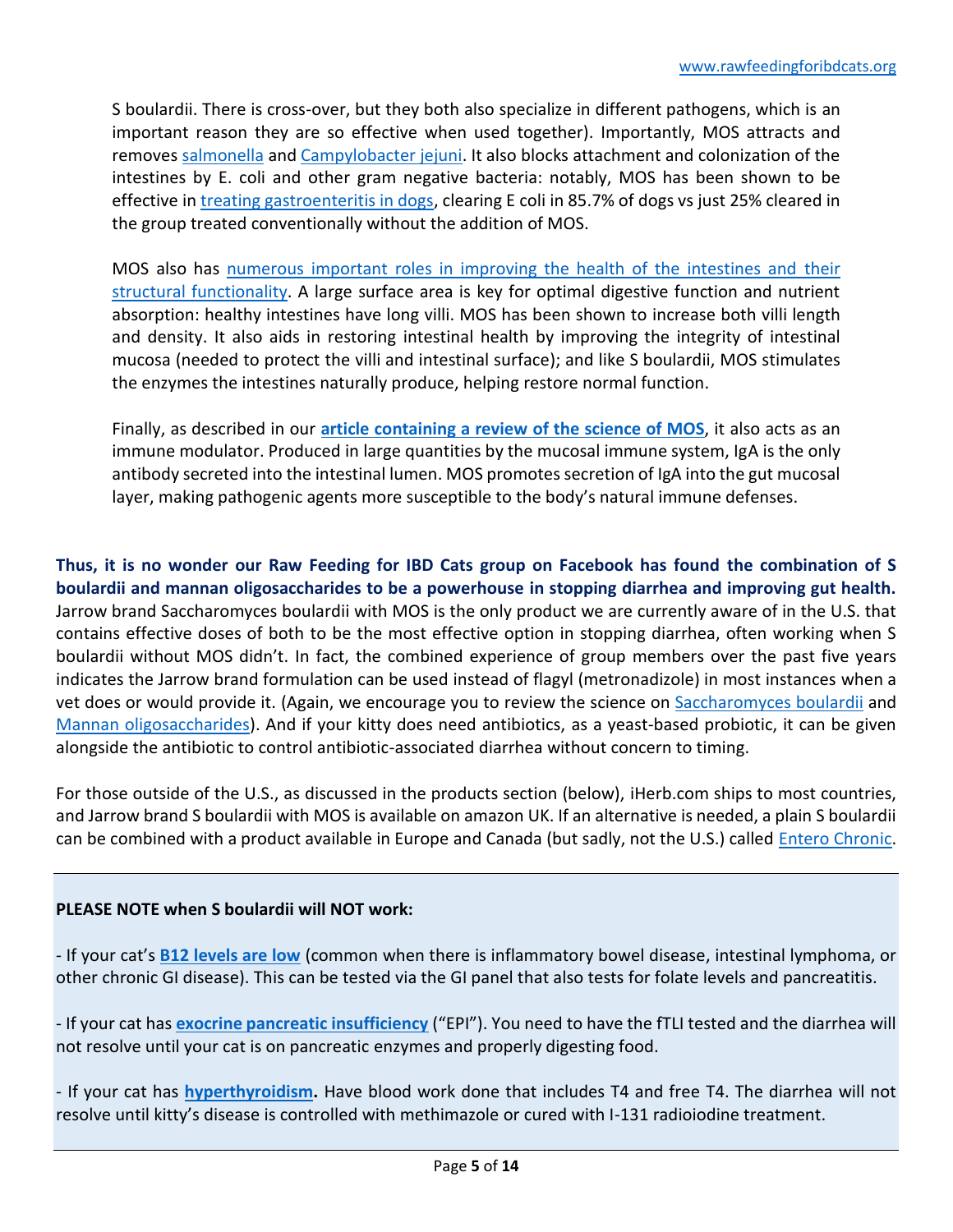### **Is feeding a human grade, biologically appropriate diet and minimizing use of antibiotics enough?**

Certainly not for some. We have seen cats weaned to raw develop inflammatory bowel disease, pancreatitis, chronic kidney disease, and exocrine pancreatic insufficiency – all diseases we know are related to inflammation and gut dysbiosis. How does that happen? Are we missing something? Of course, as in humans, each pet's microbiome is inherited, being populated during birth; thus much can depend on the health of mom's microbiome. And antibiotics, dewormers, vaccinations, the quality of the meats, toxins to which our pets are exposed, in our homes & out – even in their  $drinking water$  – will all have an impact. But in the end, there are several glaring components missing from the modern diet, even raw diets: appropriate sources of fiber and healthy microorganisms ("probiotics"). This we can address, we do have tools.

#### **How** *do* **cats, obligate carnivores, sustain a healthy microbiome?**

**1)** *A carnivorous source of short chain fatty acids.* A [study in cheetahs](http://www.ncbi.nlm.nih.gov/pubmed/22074361) indicates the presence of undigested tissue, such as skin, bone and cartilage, may actually act as a kind of "fiber" in the diet of cats. The study found that whole prey consumption was associated with many changes in the gut associated with fiber fermentation in human guts. A [follow-up study](https://www.ncbi.nlm.nih.gov/pubmed/22287677) found it is primarily the collagen in the cartilage that increases production of the short chain fatty acids.

*What we can provide:* Cartilage / Collagen. If we are not feeding a raw diet with bone and connected cartilage, we can offer our cats bone broth. We don't know collagen in this form contributes to the creation of short chain fatty acids, but it is a healthy addition to the diet of our cats, and it is very healing for cats with IBD: **[Bone Broth for IBD](http://www.rawfeedingforibdcats.org/bone-broth-for-ibd.html)**.

**2)** *Predigested / enzymatically fermented fibers.* Thanks to a [meta-analysis of feral cat diets](https://www.cambridge.org/core/journals/british-journal-of-nutrition/article/estimation-of-the-dietary-nutrient-profile-of-freeroaming-feral-cats-possible-implications-for-nutrition-of-domestic-cats/2E0E827469FFC1AF51387E045C06759A) conducted by Dr. Esther Plantinga and colleagues, we know the amount of carbohydrates in the natural diet of the domestic cat is very small: just 2% on an energy basis, or 2.8% on a dry matter basis (just 0.8% as fed), and not all of this is starch as noted by the study authors. Based on the analysis of the diets, "carbohydrates from plant matter are not a meaningful or intentional part of the diet." Those carbs come from what their prey has eaten, and it is just 0.5% - 2% of the body weight of their small prey. Cats (with one of the shortest gastrointestinal tracts-to-body lengths in the mammal world), do not have a physiology meant to ferment fiber: the digesta of their prey provides *predigested / enzymatically fermented* fibers.

*What we can provide*: fermented grasses and seeds. As the primary prey of hunting domestic cats is small seed-and-grass eating mammals, this is the closest proximation to the digesta of prey. While there are many "super green foods" available on the market, most are not fermented, and many contain unwanted ingredients inappropriate (or toxic / dangerous) for our cats.

**We remind readers it is extremely important to introduce these by starting VERY SMALL and increasing slowly, especially for cats with IBD, pancreatitis and food sensitivities / allergies.** 

Fermented grasses: To date, we have found three fermented grass options, available in the U.S. and Canada. In the U.S., [Perfect 3 Grass Blend](https://www.amazon.com/Perfect-Supplements-3-Grass-Blend/dp/B00CLFIM7A/ref=sr_1_5?keywords=perfect+3+grass+blend&qid=1550085224&s=gateway&sr=8-5) (organic oat, barley and wheat fermented grasses,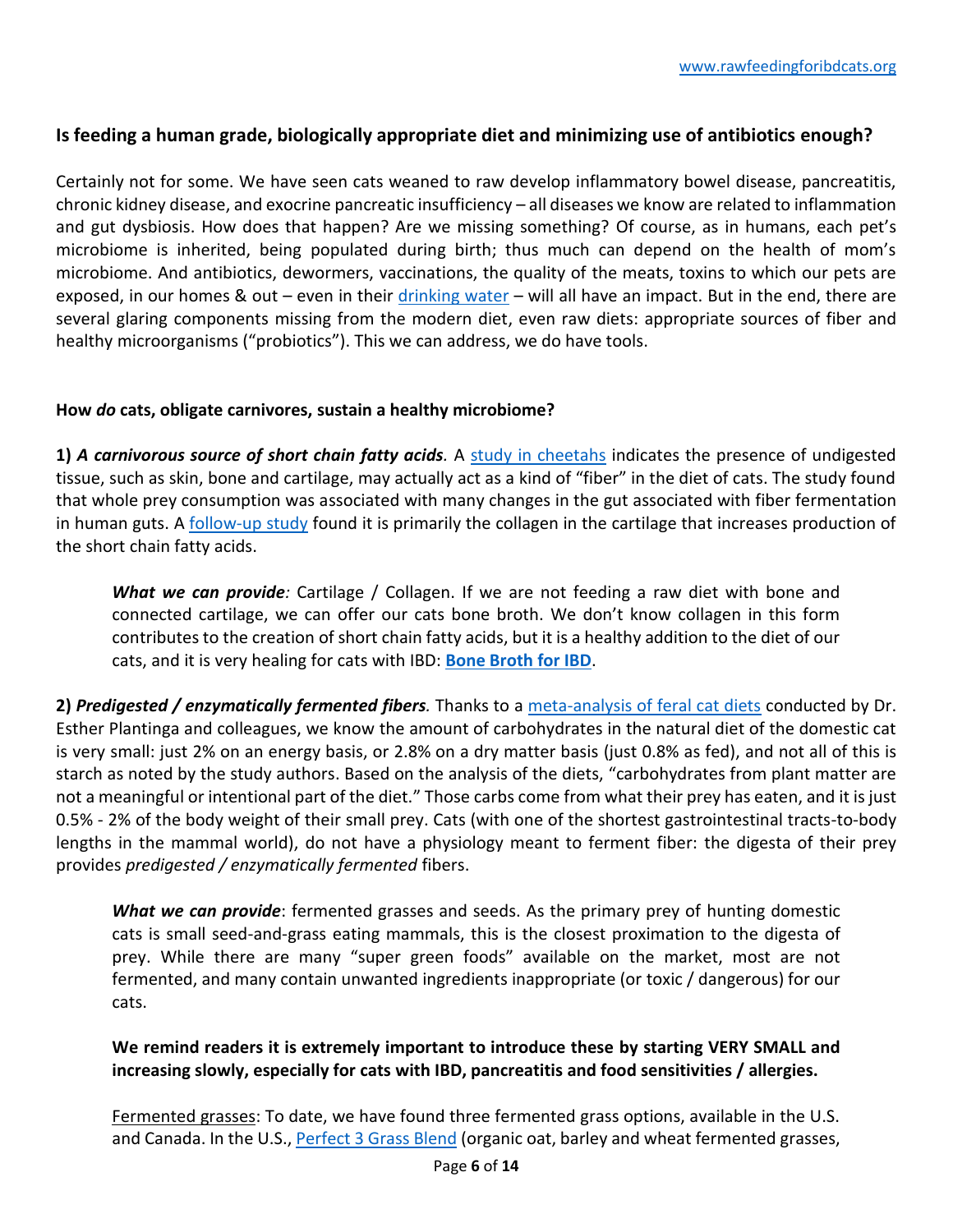dried and powdered). From Canada, also available on Amazon (US), [Prairie Naturals Organic](https://www.amazon.com/Prairie-Naturals-Organic-Fermented-Grasses/dp/B01M2BT9YR/ref=sr_1_fkmrnull_1?keywords=prairie%2Bgrass%2Bfermented%2Bgrass%2Bblend&qid=1550085286&s=gateway&sr=8-1-fkmrnull&th=1)  [Fermented Grass Blend](https://www.amazon.com/Prairie-Naturals-Organic-Fermented-Grasses/dp/B01M2BT9YR/ref=sr_1_fkmrnull_1?keywords=prairie%2Bgrass%2Bfermented%2Bgrass%2Bblend&qid=1550085286&s=gateway&sr=8-1-fkmrnull&th=1) (organic oat, barley, wheat and alfalfa fermented grasses, dried and powdered). In Canada only, Organic Matters[' organic fermented grass blend](https://www.omfoods.com/products/herbs-spices-boosters-teas-organic-grasses-blend-fermented) (organic oat, barley, wheat and alfalfa fermented grasses, dried and powdered). **Dose if using only the fermented grasses:** Dependent on the amount of food you feed. But a general guideline: if feeding 6 ounces a day or less, 1/4 teaspoon once a day (this can be divided in half and fed at two meals). If feeding more than 6 ounces a day, 1/2 teaspoon once a day (this can be divided in half and fed in two meals). **If using fermented seeds, too:** If making fermented seeds and using both (fermented) seeds and grasses, use half of these dose amounts (thus 1/8<sup>th</sup> teaspoon fermented grasses total daily for cats eating 6 ounces or less and 1/4 teaspoon fermented grasses total daily for cats eating 6 ounces or more) and provide the other half of the daily fermented fiber via the fermented seeds.

Fermented seeds: We have not found a fermented seed product commercially available. They are, however, very easy to make at home. We are using a mix of raw chia, sunflower, flax, and hemp seeds – but any safe seeds for cats can be used. [Instructions for fermenting seeds.](https://keepthetailwagging.com/recipe-for-fermenting-seeds-for-dogs/) Please note Carolina's adaptation (which isn't necessary, you can just follow the instructions): doubleferment the kefir for the whey; ferment the seeds for 24 hours as per instructions, then process the (now) fermented (whole) seeds into a paste, and let ferment for one more day. Refrigerate. Please also note: in the U.S., you can use Answer's Kefir for pets. Just filter some of the kefir through a coffee filter to separate the five tablespoons of whey used in the recipe. **Dose if using only fermented seeds:** as this is a wet product, the amount of fermented seeds to use is based on the "as fed" amount. We're rounding to 1% (from 0.8%). Just take the weight of the food you feed your cat daily and multiply by 1% to determine the amount of seeds to weigh out to add to food. As an example, if your cat eats 6 ounces of food, the amount of fermented seeds is 6 oz x 1% = 0.06 oz. Best to convert to grams. There are 28.35 grams per ounce: 0.06 oz x 28.35 grams = 1.7 grams. This can by rounded to 2 grams, you don't need to be accurate to the tenth of a gram. And if you get confused with the math, there are online converters where you just enter the amount in ounces, and it'll convert to grams for you. Because this is such a small amount, you may want to use 2 grams as a guideline for cats eating up to 9 ounces of food per day. Above 9 ounces, you can increase to 3 grams of fermented seeds. **If using fermented grasses, too:** we're using the same amount of fermented seeds, but you can divide into half (just 1 gram per day) and provide the other half of the daily fiber via the fermented grasses in the amount provided above.

Any questions, please ask in the Facebook group, Raw Feeding for IBD Cats, a link to the group is at the bottom of each web page.

A note on prebiotics in cats. In humans, while we typically think of prebiotics as "fiber," not all fibers have prebiotic properties. Effective prebiotics are actually complex carbohydrates – sugars – that are not metabolized, but (usually) partially digested in the small intestine and then fermented by anaerobic bacteria in the colon. Well-known prebiotics include inulin, chicory root (inulin is derived from chicory root), beet root or FOS (fructooligosaccharides). In humans, these complex sugars have been shown to increase lactic acid bacteria and bifidobacterium (the typical standard against which prebiotic functionality is measured) without increasing deleterious / unwanted microorganisms. There has been little published work on prebiotics in our pets and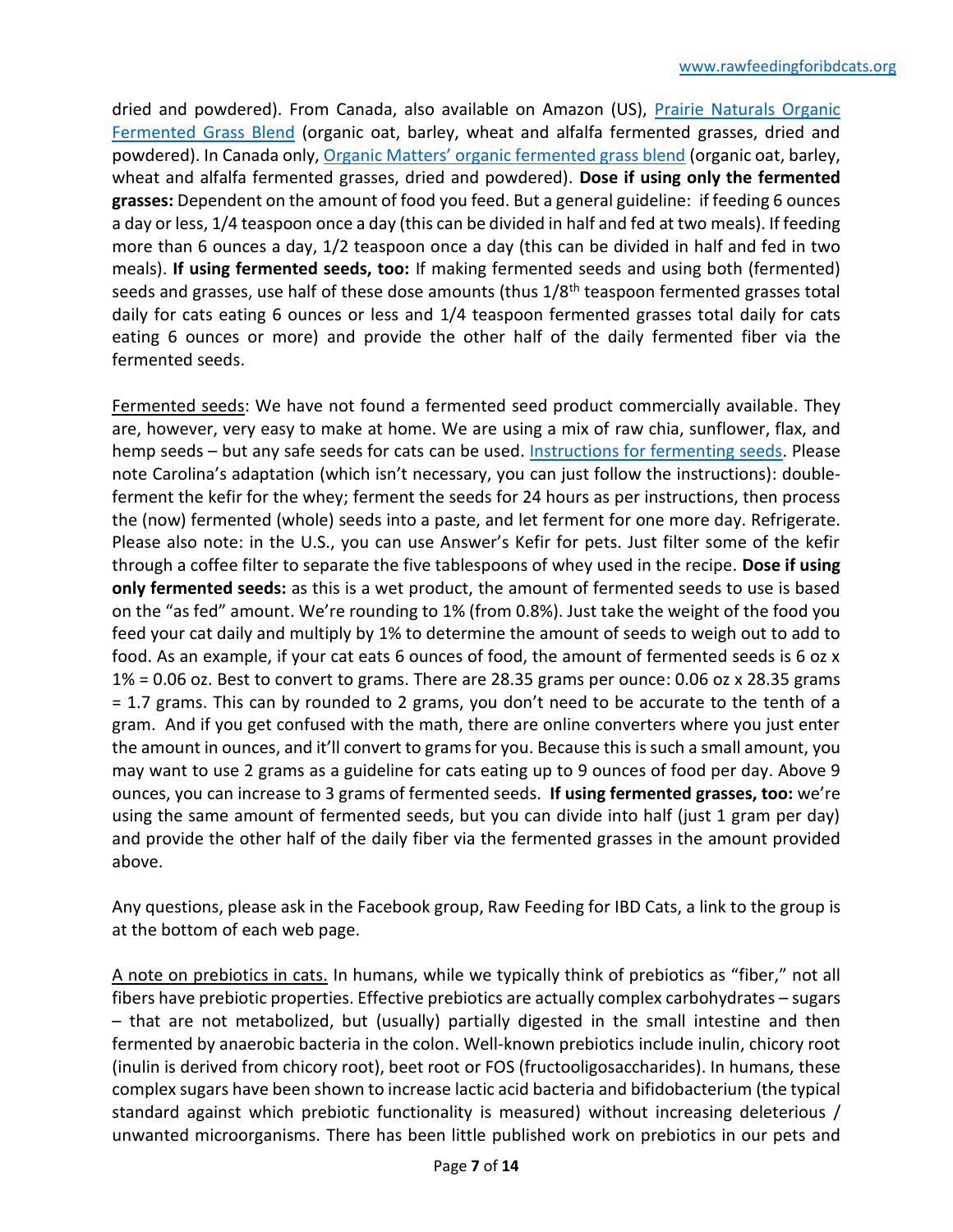existing studies report conflicting data. Clearly this is an area that merits further work. We do not know if fermented grasses and seeds act as prebiotics. They certainly provide nutrients, some probiotics and enzymes – and fiber. In the meantime, as traditional prebiotics for humans are not proven in pets and can cause gas and cramping, especially at typical doses recommended on commercial products, we prefer pursing a species-appropriate approach, despite the lack of research. No matter what you choose to use, please introduce slowly, starting with a very small *amount. Nothing will agree with all cats, and there is no way to predict what will or won't agree with any cat, especially one with IBD.*

**3)** *Probiotics with every meal.* In the wild, cats get what amounts to a dose of "probiotics" with every meal by eating the stomach contents and digestive tract of their small prey. Our hunting feral cats would normally, naturally and constantly resupply microorganisms to populate their microbiome: they do not rely on feeding existing colonies with fiber. The diet we feed our cats and dogs(even those feeding fresh food) istypically devoid of healthy microorganisms. As obligate carnivores, we should not expect the microbiome of healthy cats to resemble that of a healthy human. And while studied probiotics for humans, typically lactic acid bacteria and bifidobacterium, can and do confer benefit – until the creation of the company [AnimalBiome](https://www.animalbiome.com/) – access to truly species-specific bacteria that can colonize was limited to fecal microbiota transplants administered in a limited number of veterinary hospitals.

*What we can provide*: Studies of the microbiome and its role in health are exploding, and the good news is that our pets are not being left behind. In fact, we have a tool for our pets not yet available for humans: a fecal microbiota transplant (FMT) in a pill. Affectionately known in our Raw Feeding groups as the "poop pill" or "poobiotics," AnimalBiome has been analyzing pet poop for years. The products for both cats and dogs are one of the most exciting developments in pet health we have seen in a LONG time. Called the Gut Restoration pill, it is a fecal microbiota transplant in a pill. This capsule brings the only opportunity for **[truly species-specific bacteria](https://www.animalbiome.com/blogs/news/healing-your-pet-with-a-fecal-microbiota-transplant)  [that can colonize to be easily administered orally](https://www.animalbiome.com/blogs/news/healing-your-pet-with-a-fecal-microbiota-transplant)**. Freeze dried stool (screened for pathogens) from young, healthy cats with a microbiome of healthy diversity is encapsulated. We may cringe, but this is simply a form of probiotic. It can also be thought of as a fermented food. (Dogs certainly snack on poop without our purchasing it. The difference, of course, is we know the diversity of bacteria in the FMT pill is healthy for our pets). The results seen by a number of early adopters in our [Raw Feeding for IBD Cats](https://www.facebook.com/groups/RawFedIBD) Facebook group have been, for the most part, quite remarkable. But we are seeing that with time, some cats need repeat rounds of administration. This is consistent with our observations that 1) hunting cats constantly refresh the microorganisms available to the gut by eating the entire GI tract of prey, and 2) our modern diet options are lacking in components that properly feed the microorganisms we want in the guts of our cats. Importantly / notably, many of us have stopped providing daily probiotics to our pets, and instead provide intermittent administration of the FMT pills ((e.g. one bottle of (50) pills is ordered per year, and one pill is given daily, or every second or third day, etc. Some give one pill per week, thus the one bottle lasts just about a year).

**For our IBD cats, given the gut dysbiosis, probiotic formulations have a healthful role, performing jobs the damaged microbiome cannot address or cannot efficiently accomplish. Gut microbiota are essential in metabolism of B12, and can synthesize a number of vitamins, notably vitamin K, and other B group vitamins.**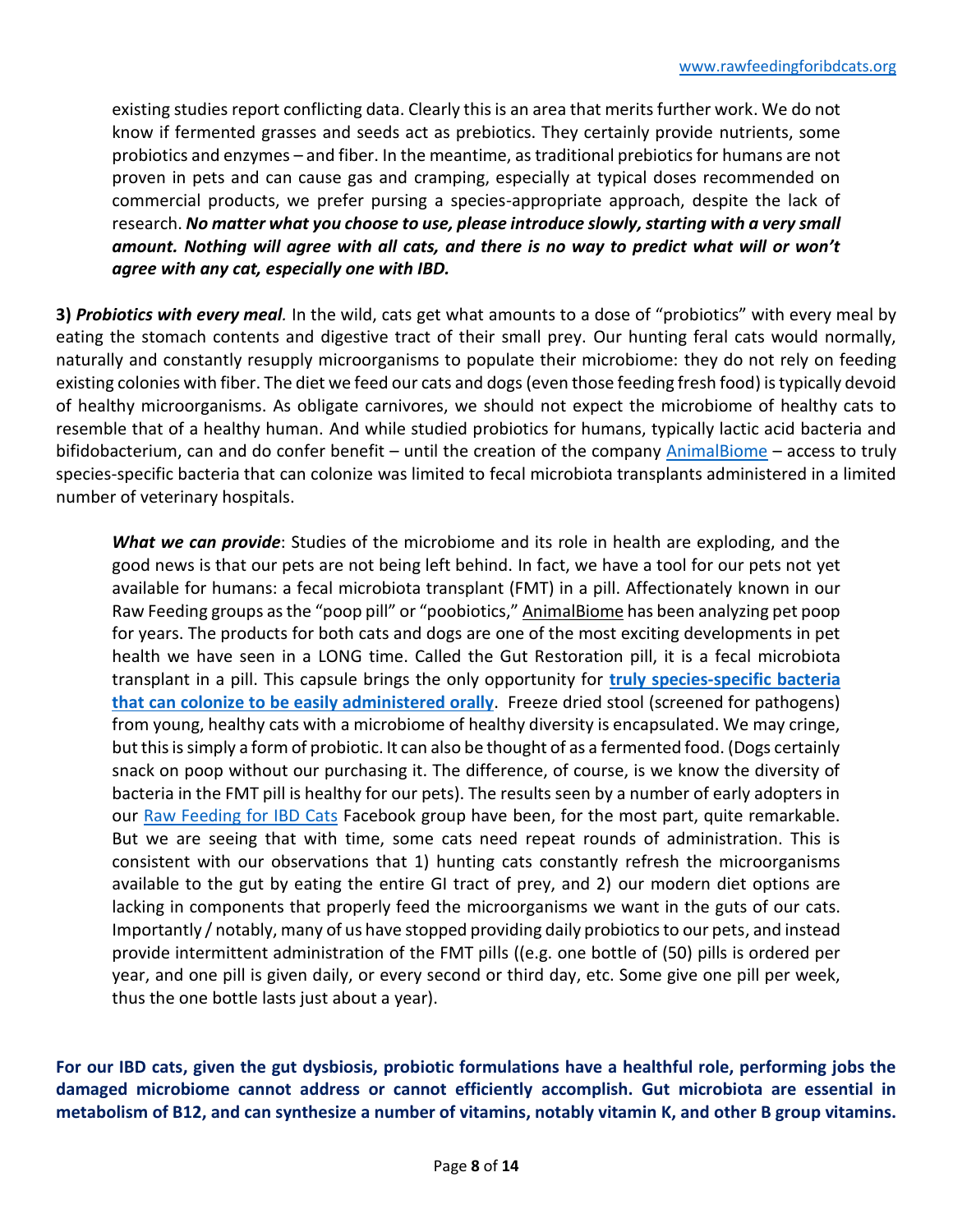**The bacterial microbiota perform many other important functions, and thus lactic acid bacteria and bifidobacteria should be given alongside S boulardii + MOS to our IBD cats as their guts heal.** 

## **Human Grade Probiotics versus Pet Probiotic Products**

Interestingly, most articles on probiotics for pets recommend using pet probiotics - as if the species of bacteria sold in products labeled for pets are different than those in probiotics sold to humans. Yes, there may be an emphasis on different species/strains, but make no mistake, they are not cultured from dogs or cats. (The only one already widely commercially available in the market is FortiFlora. This strain of E faecium, developed and marketed by Purina, is cultured from dogs. But it is one strain, not very much of it, and it is not the primary ingredient in the probiotic). But of course every species has a microbiota that is unique. Ideally, we provide bacteria derived from cats to cats and bacteria derived from dogs to dogs for best results. As mentioned, this is an emerging field of science, and currently there is only one commercially available way to do this (outside of a hospital-based fecal microbiota transplant) as discussed above.

For those that are not interested in or able to use the AnimalBiome FMT pill but want to provide the benefits of probiotics to their cat with a GI system impaired in some way (and recommended when there is IBD), one of the lead researchers in the field of pet microbiomes, Jan Suchodolski D.V.M. of Texas A&M, feels that [probiotic](https://assets.documentcloud.org/documents/1875880/probiotics-polish-vet-journal-suchodolski-final.pdf)  [selection for use in pets should be based on researched strains \[in humans\], not whether or not the probiotics](https://assets.documentcloud.org/documents/1875880/probiotics-polish-vet-journal-suchodolski-final.pdf)  [are pet-specific](https://assets.documentcloud.org/documents/1875880/probiotics-polish-vet-journal-suchodolski-final.pdf), and writes "studies have shown that human or dairy developed probiotic strains are capable of conferring health benefit across species. At this point there is no proven benefit of using a canine or feline specific strain." If you have tried a pet probiotic and it "didn't work," it was likely the wrong strain(s) or not enough colony forming units. Pet probiotics tend to have very little active colony forming units compared to human probiotics, and [the \(lack of\) quality in many pet probiotics](http://www.veterinarypracticenews.com/September-2012/Prebiotics-Probiotics-And-Intestinal-Health/) (apart from the low, typically ineffective quantities) is one of the main reasons to consider using human grade probiotics. As to doses? This is a very imprecise science at the early stages of research. Too few colony forming units will simply do nothing: too many may cause diarrhea or GI upset.

How much is too much? There is no right answer to that. This is very cat-dependent. As discussed in the presentation by Dr. Suchodolski (hyperlink above), "A substantial percentage of orally administered probiotic bacteria will be lost through competitive exclusion by the highly complex resident microbiota. Therefore, probiotics need to be administered at high doses. Even then, probiotics will represent only a minor fraction of the total microbiota. For dogs and cats, it is difficult to provide a proper dosage for probiotics as no doseresponse studies have been performed in clinical patients. Currently, we are extrapolating information from human studies to dogs and cats. Doses between 1 x  $10^8$  [100 million] and 4.5 x  $10^{11}$  [450 billion] colony forming units (CFU) of bacteria have demonstrated clinical benefits."

The effective dose in cats ranges from 100 million CFU (very low) to 450 BILLION (extremely high). The typical recommendation you'll see here for adult cats is between 5 billion and 40 billion (half these for kittens). But this is why using probiotics can take quite a bit of trial-and-error. The probiotics listed here are those that have worked well for many cats, at the doses recommended by my holistic vet, [Dr. Aleda Chang,](http://www.medhelp.org/doctor_profiles/show/234713) (except for S. boulardii, which dose recommendation is derived from a [U.C. Davis study\)](http://vdi.sagepub.com/content/11/1/50.full.pdf). It is important to note, many have used much more than the listed dose to achieve results. For maintenance doses when we are not treating diarrhea, we will likely not "see results," but hopefully the intended benefit of improved digestion, nutrient absorption, and prevention of inflammation is achieved.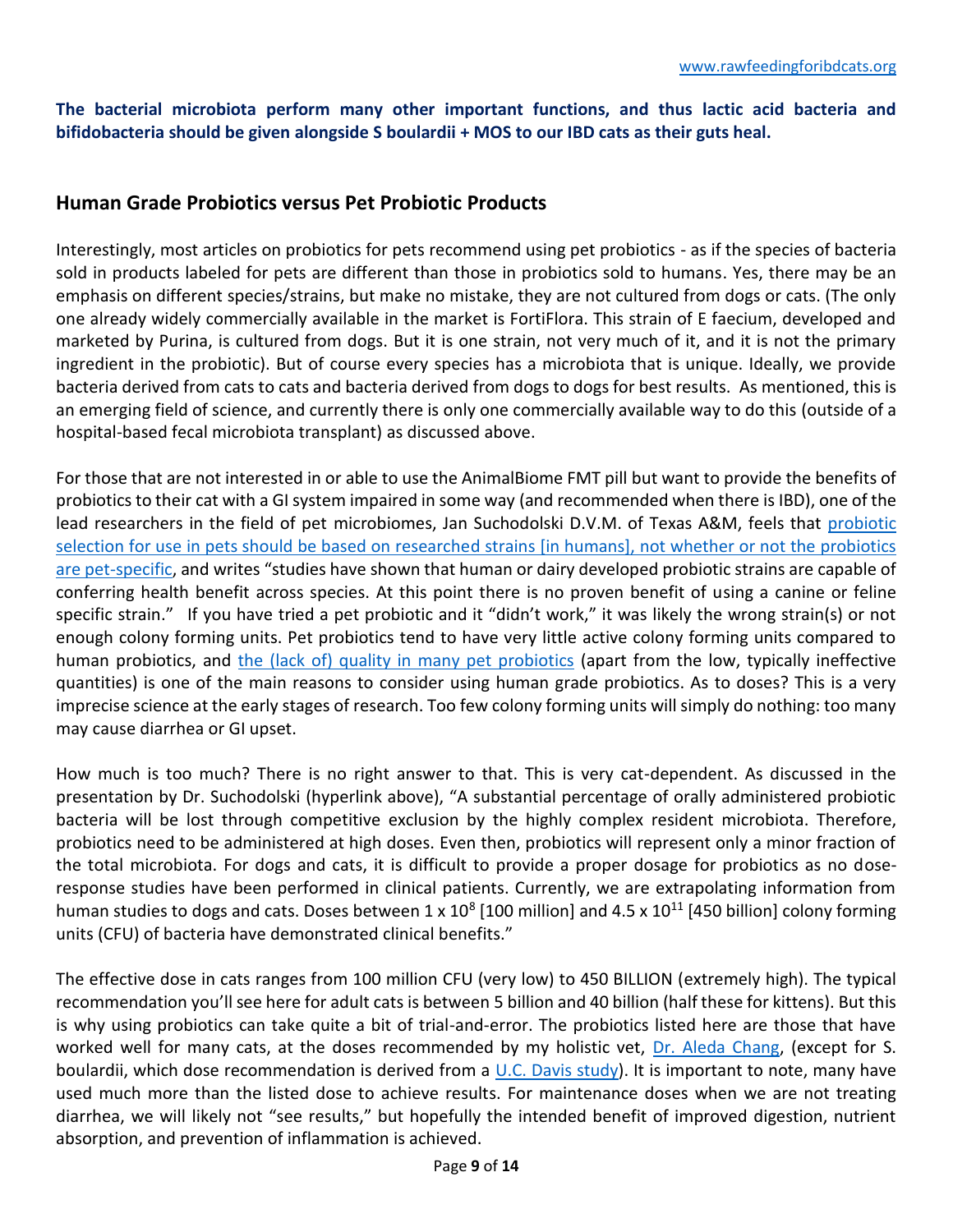We note, a potent source of probiotics for ourselves and our pets is homemade kefir. Kefir is one of the most powerful, natural sources of beneficial bacteria available. It is inexpensive and easy to make. Please see the article, **[Kefir for Pets.](http://www.foodfurlife.com/kefir-for-pets1.html)** As previously mentioned, Answers brand also has kefir for pets, available for sale in the U.S.

# **How to Use Probiotics**

**Probiotics & Antibiotics**: Most probiotics should be given separately from antibiotics, at least 2 hours before or after antibiotic administration. The exception is the yeast-based probiotic, Saccharomyces boulardii (and MOS), which can be used as adjunct therapy with antibiotics (though the use of S. boulardii can, in some instances, replace the need for antibiotics as noted above).

**Introducing Probiotics:** Remember when working with cats with impaired GI systems (IBD, pancreatitis, chronic kidney disease, etc.), ANYTHING new should be discussed with your vet, and if you decided to use a probiotic, it should be introduced small and increased slowly. Start with an amount lower than the recommended dose and work up to it. The slow-introduction exception is if your kitty is in crisis, and you're adding S. boulardii with MOS stop diarrhea. For emergency use, see instructions below. That said, if the addition of S boulardii makes diarrhea worse, obviously stop, start over after a break for at least 24 hours, and re-introduce it slowly. As with anything, S boulardii will not always agree with all cats, though most do seem to tolerate it well, even if the very slow introduction is needed.

**Regarding Recommended Doses:** As mentioned above, these are guidelines as provided by a holistic D.V.M. additionally trained in Chinese Medicine and other modalities. If the suggested dose does not provide benefit and does not create a gassy tummy or has no impact on incidence of vomiting, diarrhea, or constipation, you can safely double (or more) the suggested therapeutic dose before considering trying a new probiotic. This is a combination of art and science at this point, and you need to see how your cat reacts to determine how much is truly needed. If you see improvement, but not resolution of symptoms, try a higher dose. Of course, we again note, please consult with your vet prior to probiotic administration.

**Regarding Brands:** There is no need to use these particular brands and this is list is by no means exhaustive. As mentioned, **a***ny* quality L. acidophilus supplement can provide benefit, as can *any* S. boulardii supplement, though we do recommend Jarrow Brand S boulardii as it has proven to be the most effective. As mentioned, we recommend human probiotics specifically because they tend to be of higher quality than pet probiotics (due to tighter regulation) – with claims of active colony forming units matching label claims more frequently, for instance.

### **Important things to consider when purchasing a probiotic are**

- **The number of colony forming units** (CFU). An adult cat dose can range from several billion CFU to 20-40bn CFU daily. You can often save money by purchasing a higher CFU capsule and using a smaller portion of it.

- **The types of probiotics in the formula**. If the specific strains of each species are identified, even better, though many simply list the species. The most proven bacterial probiotic species in humans are L. acidophilus, L. rhamnosus, and L plantarum and several strains of bifidobacterium (which act in the colon). L. acidophilus is one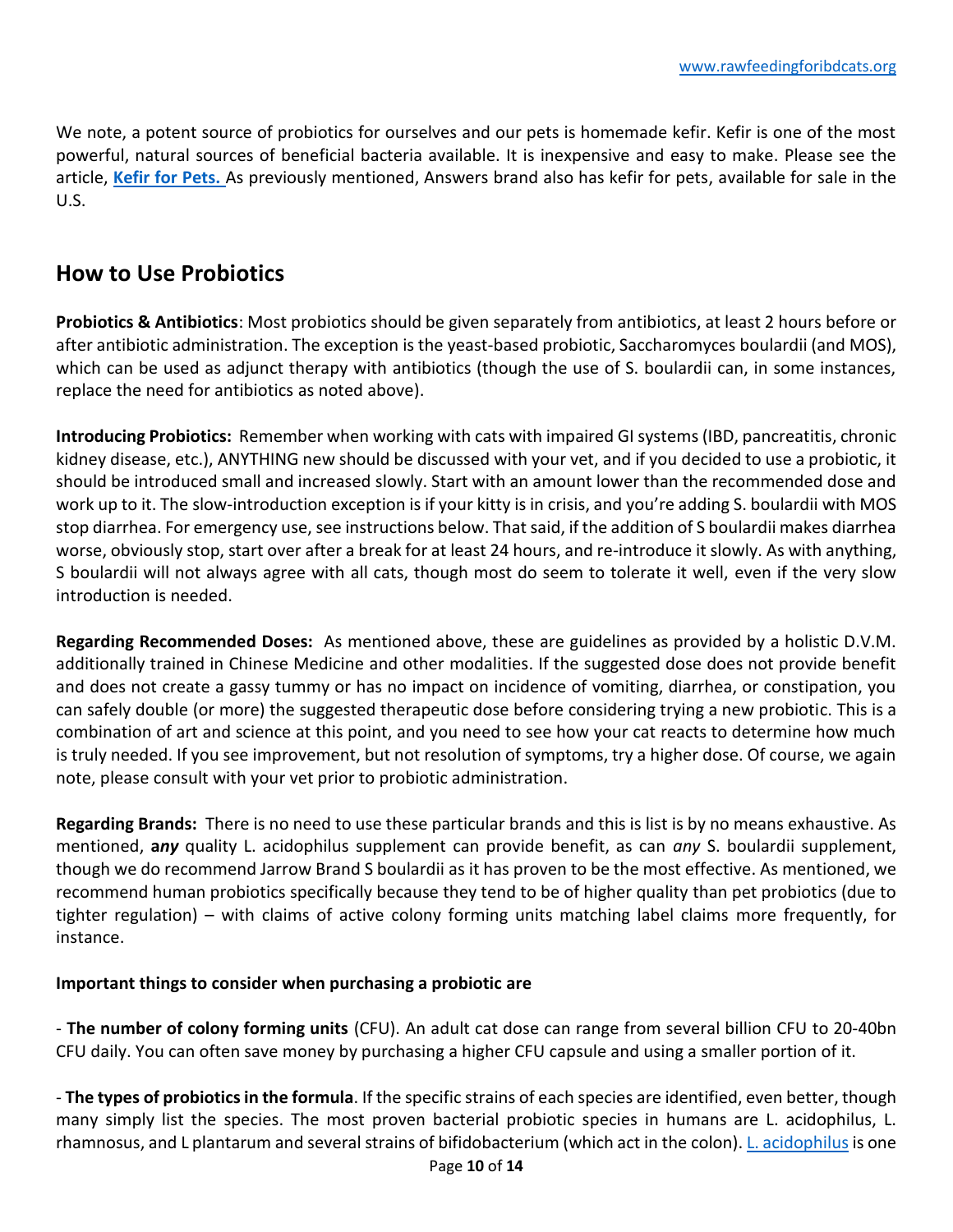of the few species also studied in cats, and it did show significant benefit. So consider the mix of species, bearing in mind that more isn't always better, and be mindful of the "other" ingredients.

For S. boulardii, the therapeutic (treating diarrhea) adult cat dose is typically 5 billion CFU (250mg) split into two daily doses of 2.5 billion CFU each, though plenty have used as many as 15BN or more daily at first and then scaled back down after a few days or a few weeks. It has been proven safe and is also often dose-dependent, so use as needed. If you see improvement (typically the first signs of resolution are lower frequency of bowel movements) but not resolution, you can increase the dose, or you can be patient, it is working. Again, this is not an exact science, it is guidelines that work for many cats. You may need to experiment to find what works best for yours. Please join the Raw Feeding for IBD Cats Facebook group for help and questions.

# **EMERGENCY "STOP DIARRHEA" DOSING INSTRUCTIONS FOR S BOULARDII**

Jarrow Brand S. Boulardii is the most commonly locally available S. Boulardii supplement (in the U.S.). As discussed, this is the preferred product. If you absolutely cannot get Jarrow S boulardii with MOS into your cat (you can transfer it to smaller empty gel caps to pill it, a #3 cap works well; you can try putting it into a teaspoon or two of meat baby food – although Beech Nut is pure meat and Gerber contains corn starch, many cats prefer Gerber. You can also syringe it in the baby food base). If you simply cannot get the Jarrow product into your cat, try one without the MOS though it may not work as well, and it does not confer the same health benefits as one with MOS).

For emergency "stop diarrhea" use, it is recommended to give small amounts frequently to "flush" the gut – get it in there and get it working. Either use small amounts of baby food with ¼ capsule of boulardii given every few hours or after every bowel movement, or fill 10 or so empty #3 size gel caps and administer them to your cat every 2 hours or so. This often stops diarrhea within 24 – 48 hours, and you'll typically see a reduction in stool frequency first. Again – these will not work when diarrhea is caused by another disease that requires treatment (low B12, exocrine pancreatic insufficiency, hyperthyroidism, as examples). This "loading dose" can be continued for three to four days if necessary. **It is NOT necessary to use this approach**, it can be given at "therapeutic" doses twice a day though this approach will take longer. In humans, it takes up to 3 days to get it to therapeutic levels in the gut with twice-a-day dosing in the presence of diarrhea.

**NOTE: IF USE OF S BOULARDII MAKES DIARRHEA WORSE, STOP.** Give kitty a break for 1 to 3 days (depending on severity of the reaction), and start over at a MUCH smaller amount, and very slowly work up to the therapeutic dose. If even the small amount makes diarrhea worse, your cat is likely sensitive to yeasts and the probiotic should not be given.

When the diarrhea has resolved with use of the emergency stop treatment protocol, begin use of S. boulardii at the therapeutic dose level (half of the 5bn CFU / 250mg capsule twice daily) and continue for at least one week and up to one month; then adjust dose to the maintenance level (half the therapeutic dose. If stools soften, resume use of S. boulardii at the therapeutic dose as needed. Given its role in improving performance of bacterial probiotics and its anti-inflammatory properties, the use of S boulardii at maintenance levels can be continued indefinitely along with a bacterial probiotic if warranted.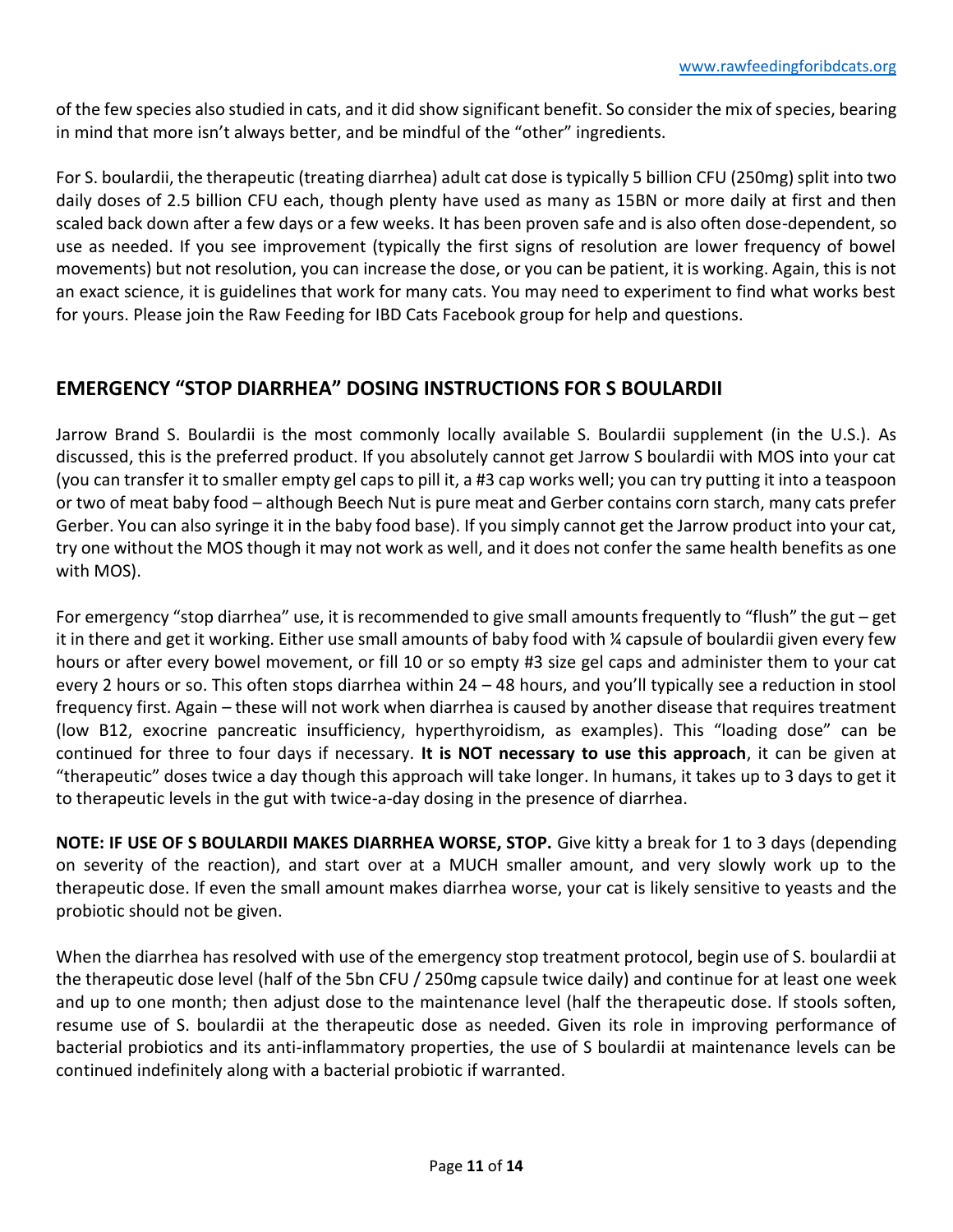## **Brands of Bacterial Probiotics**

*Typical adult doses are included. For kittens up to nine months, the typical dose is half the adult dose though we remind readers that probiotics are typically safe and dose-depending, not size-dependent. Please introduce small and increase gradually.*

#### **Remember: especially for IBD cats, start very small and increase slowly.**

**For those outside the U.S.,** most of these can be ordered from iHERB. They will ship probiotics requiring refrigeration if delivery is anticipated in less than one week.

In the U.K. a recommended brand that is typically easily available locally (or on amazon UK) is [OptiBac.](https://www.optibacprobiotics.co.uk/shop/for-every-day) This link is to one with a good selection of species, but do be aware it contains FOS that may not necessarily agree with kitty.

**Current Top Pick:** In the U.S. or if ordering from iHerb.com: with a focus on supporting our pets' native bacteria, we REALLY like the NOW Probiotic Defense (either along with or instead of using fermented grasses or seeds). This supplement contains fermented grasses, some S boulardii, and a small amount of a range of bacterial probiotics, "just" 1 billion CFU. This probiotic has more of a focus on restoring native bacteria than loss of functionality due to severe gut dysbiosis. If your cat is only recently diagnosed with IBD, especially if not yet raw fed, you may want to use this along with another of the bacterial probiotics (or kefir). Typical use of NOW Probiotic Defense in our adult cats is ½ capsule twice a day. Please also note: although we no longer recommend off-the-shelf probiotics of lactic acid bacteria and bifidobacterium at high doses for non-IBD cats, this is the one daily probiotic we're giving our own cats (when not using kefir). And for all cats - IBD or no consider still using 1/4 capsule of Jarrow S boulardii + MOS twice a day.

For our IBD cats, some need a simple probiotic: **NOW Acidophilus + Bifidus** (8bn CFU). Typical dose is ½ capsule to one capsule twice a day. Another straightforward option is the **Natural Factors "Acidophilus plus Bifidus, Double-strength**" (10bn CFU) that contains L acidophilus, L rhamnosus, and bifidobacterium bifidum. It contains a bit of goat milk in the "other ingredients" that may or may not be in sufficient quantity to provide some benefit. Typical dose in adult cats is ½ capsule 2x a day.

**Innate Probiotics.** Each has the same 14 strains. This probiotic is formulated with strains developed to withstand stomach acid. It comes in three strengths, 5bn CFU, 20bn CFU and 50bn CFU. The product is shipped on ice. This probiotic contains Streptococcus thermophilus and performed very well for my CKD cat. The dose to use depends on the product you buy. Because it seems more of the bacteria survive the transit through the stomach, ½ of the 5bn CFU may be sufficient, though most would use 5bn CFU twice a day for IBD or CKD. Of course, using a portion of a larger CFU capsule is an option.

**Jarrow Dophilus – Allergan Free** (10bn CFU). "Other ingredients" include maltodextrin, for those that want to avoid this product in their cats. Typical dose is ½ capsule 2x a day.

**Nexabiotic Advanced Multi-Probiotic** (17.25bn CFU per capsule). This formula contains 23 species, including S boulardii, L rhamnosus, L plantarum, L acidophilus, and importantly for our CKD cats, Streptococcus thermophilus. Typical dose is ½ capsule twice daily.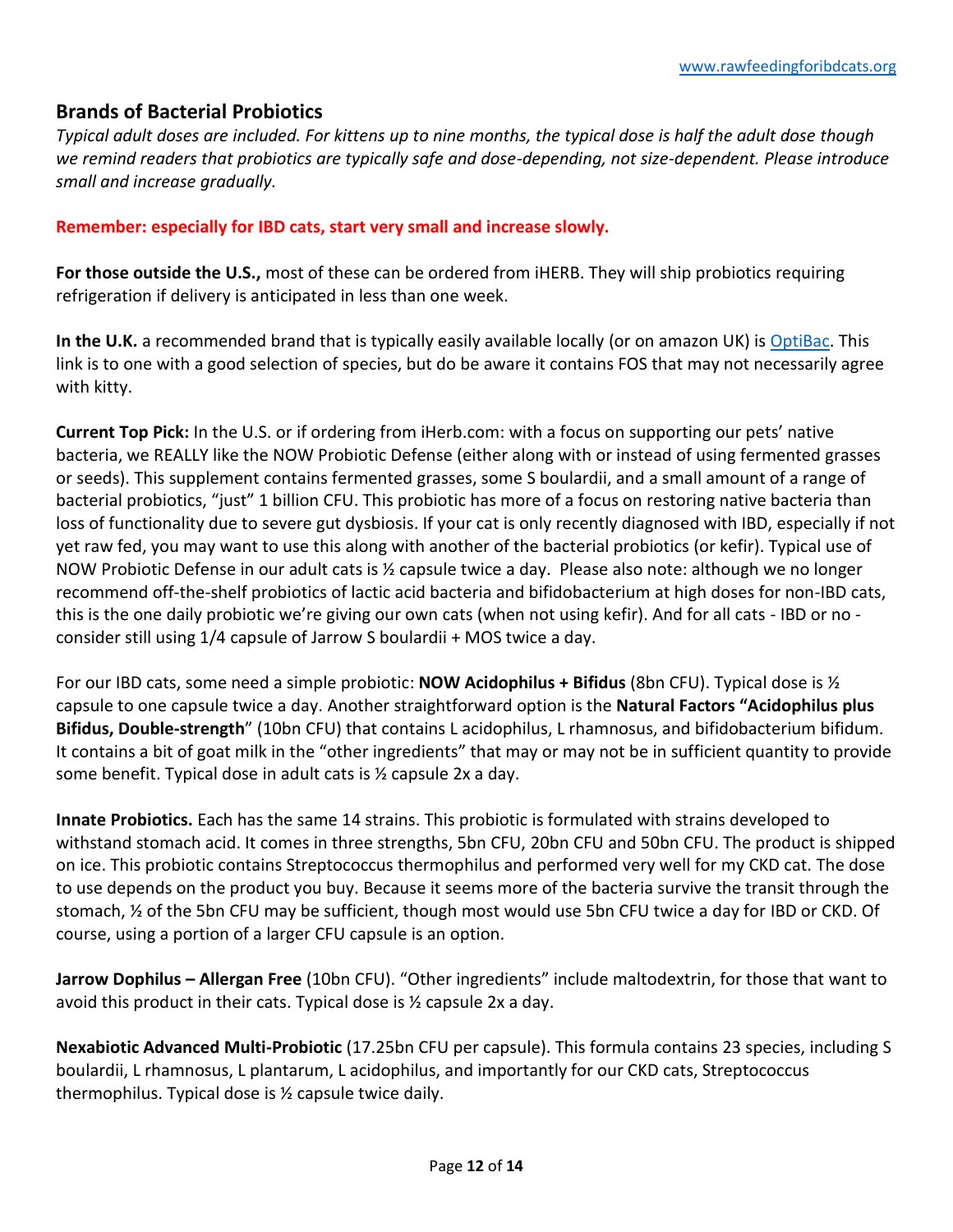**NOW Probiotic 10-25** (10 strains, 25bn CFU per capsule). Includes the important strains (including Streptococcus thermophilus). Typical dose:  $\frac{1}{2}$  to  $\frac{1}{2}$  capsule twice a day.

# **BRANDS of S boulardii**

Adult maintenance dose of any boulardii product (if the capsules (which is usually the case) are 5bn CFU / 250mg) is 1/4 capsule 2x a day. Please scroll up for the Emergency Stop Diarrhea instructions and the followon treatment dose.

**INTERNATIONAL:** We recommend you consider purchasing Jarrow Brand S boulardii + MOS from amazon UK or iHERB.com (depending on your location) for ongoing use.

In the UK specifically, **OptiBac** has an S boulardii-only product you can likely find locally. This can be combined with [Entero Chronic](https://www.amazon.co.uk/BIOIBERICA-8430336091083-Bioiberica-Entero-Chronic-Sachet/dp/B00O4AS19E/ref=sr_1_1?ie=UTF8&qid=1550117593&sr=8-1&keywords=entero+chronic) that contains MOS.

In Australia: Ethical Nutrients, the product name is Travel Bug. You can find it at Chemist Warehouse (in store and online), and possibly in store at other chemists.

Florastor is the original brand name boulardii on the market. It contains no MOS and does contain lactose, so if your kitty is lactose-intolerant, it likely won't work well. That said, it is available in many countries around the world, but uses country-specific brand names. Biocodex (the makers of Florastor) has over 40 brand names worldwide for this same product. These include Florastor in the USA and UK, Perenterol in Germany, Reflor in Turkey, and Ultra-Levure in Asia.

In the U.S. or if ordering from iHerb.com we recommend Jarrow S boulardii with MOS.

Plain S boulardii products (not recommended other than as an absolute last resort or to start because you can find them locally while you wait for Jarrow to be delivered if ordered online) of good quality include Nutricology, Renew Life, A.O.R. and NOW. Walgreens and Walmart both have store brand plain S boulardii products available to get you started, too.

Adult maintenance dose of any 5bn CFU / 250mg product is 1/4 capsule 2x a day.

## **Studies of the feline microbiome:**

LE Ritchie 2008. *[Molecular characterization of intestinal bacteria in healthy cats and a comparison of the fecal](http://oaktrust.library.tamu.edu/bitstream/handle/1969.1/ETD-TAMU-3081/RITCHIE-THESIS.pdf)  [bacterial flora between healthy cats and cats with inflammatory bowel disease \(IBD\)](http://oaktrust.library.tamu.edu/bitstream/handle/1969.1/ETD-TAMU-3081/RITCHIE-THESIS.pdf)*, MS Thesis, Texas A&M, Veterinary Medical Sciences.

Janeczko et al. 2008. *[The relationship of mucosal bacteria to duodenal histopathology, cytokine mRNA, and](http://www.vet.cornell.edu/labs/simpson/docs/Janeczko.pdf)  [clinical disease activity in cats with inflammatory bowel disease](http://www.vet.cornell.edu/labs/simpson/docs/Janeczko.pdf)*, Vet Microbiol 128 (2008) 178-193.

Desai et al 2009. *[Characterization and quantification of feline fecal microbiota using cpn60 sequence-based](http://www.ncbi.nlm.nih.gov/pubmed/19167842)  [methods and investigation of animal-to-animal variation in microbial population structure](http://www.ncbi.nlm.nih.gov/pubmed/19167842)*, Vet Microbiol 2009 May 28;137(1-2):120-8.